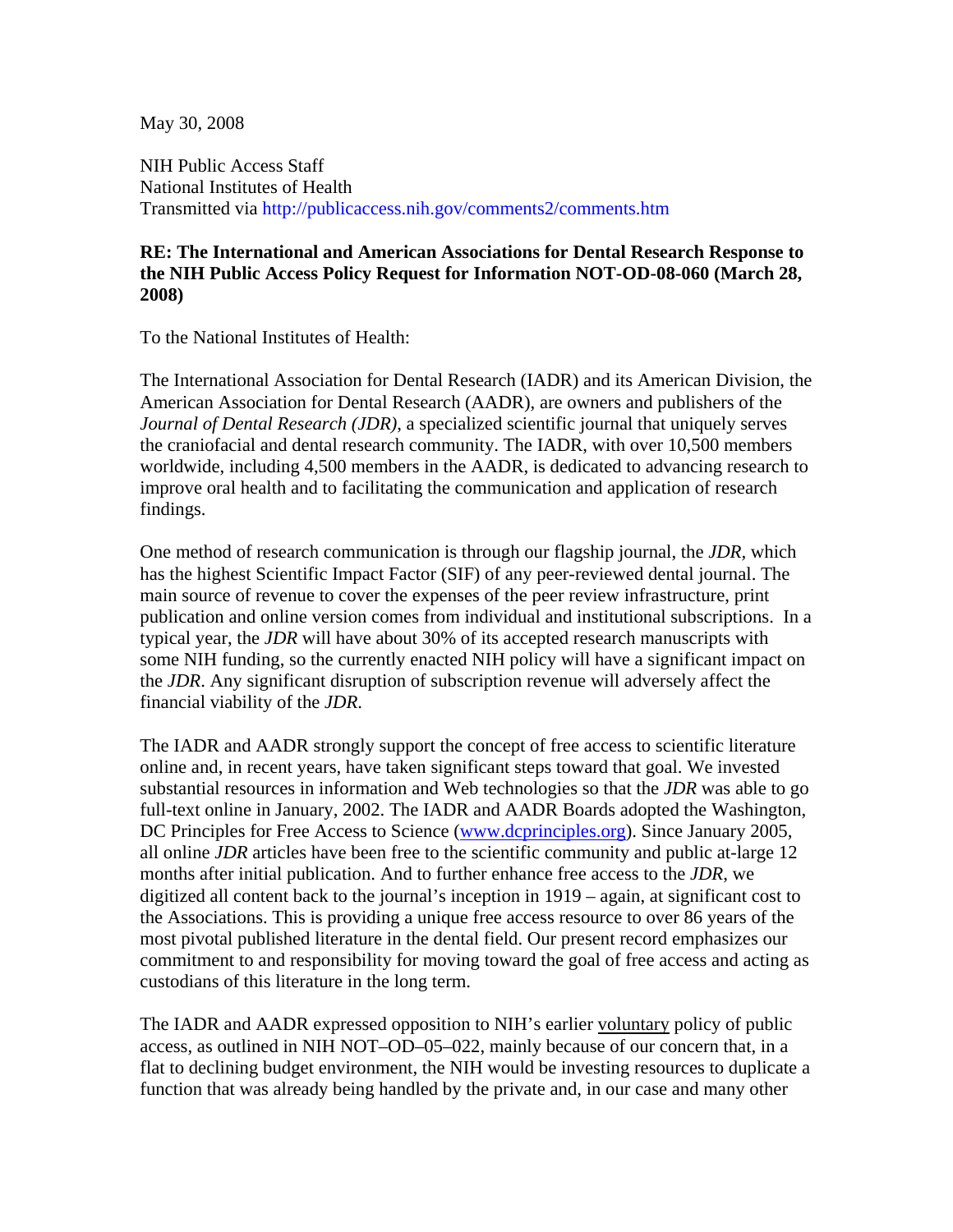cases, the non-profit sectors. We expressed concern that by favoring one business model of publishing (author-pays) over another (reader-pays), the NIH policy could very well have the unintended consequence of *limiting* public access to scientific literature by causing the collapse of a number of society-published scientifically important journals. Another serious concern regarded the potential undermining of the publisher's copyright.

Our concerns and those of many others in the scientific and publishing communities notwithstanding, Congress passed and the President signed, in December 2007, the Consolidated Appropriations Act, 2008, which included Division G, Title II, Section 218 of PL 110-161:

*SEC. 218. The Director of the National Institutes of Health shall require that all investigators funded by the NIH submit or have submitted for them to the National Library of Medicine's PubMed Central an electronic version of their final peerreviewed manuscripts upon acceptance for publication, to be made publicly available no later than 12 months after the official date of publication: Provided, That the NIH shall implement the public access policy in a manner consistent with copyright law.*

On January 11, 2008, the NIH issued a revised policy implementing this law, as described in the NIH Guide for Grants and Contracts (NOT–OD–08–03), with an effective date of April 7, 2008. An open meeting was held on March 20, 2008 on the NIH campus, and the IADR/AADR had an opportunity to comment along with other stakeholders. On March 28, 2008, a Request for Information was issued (NOT-OD-08- 060).

While the IADR/AADR supports free access to science as described above, we strongly object to the NIH's interpretation and current implementation of the mandatory language contained in Division G, Title II, Section 218 of the Consolidated Appropriations Act, 2008. Specifically and most importantly, we do not believe that the NIH has adequately addressed Congress' proviso that "the NIH shall implement the public access policy in a manner consistent with copyright law."

Requiring NIH grantees and NIH intramural scientists to deposit their final accepted manuscript to NIH PubMed Central (PMC) inherently denies our journal the main benefit of our copyright, namely, the ability to decide how and in what form our journal is distributed. Requiring that the accepted manuscript be placed in PMC, even with a 12 month delay from publication for public access, diminishes the value of our journal business model, which relies on exclusivity to drive traffic, advertising and subscriptions. As mentioned previously, the IADR and AADR have been proactive in allowing free access to all of our journal content, with a 12-month embargo period to non-subscribers. We are able to offer *JDR* content free of access controls only by the value we derive from driving traffic to our own Web site. It is a source of advertising, attracts new subscribers for the newest content, and recruits new members to our association. We do not have that opportunity if non-subscribers access our copyrighted material only through the earlier accepted manuscript available on PMC. We do not believe that, by so burdening our